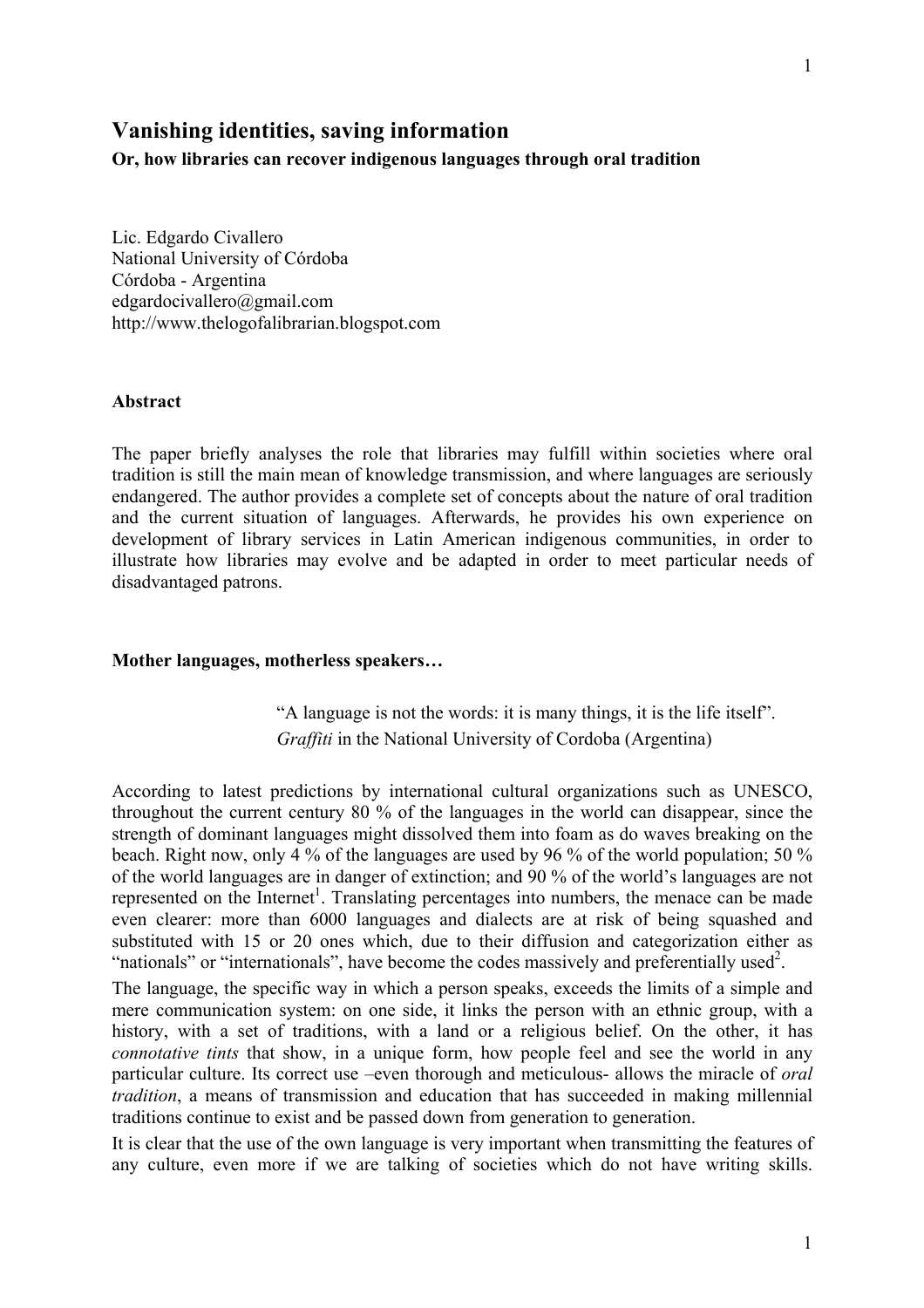According to Whorf<sup>3</sup>, the human being organizes the world and its parts in tiny pieces to which s/he assigned a meaning that is codified through the language structure. That way, the language becomes one of the most important means of symbolizing reality, a prerequisite for the existence of any culture. The way each one uses the linguistic symbols strongly influences her/his process of forming an idea of the world to such an extent that, according to Beals<sup>4</sup>, "it can be said that peoples with different languages live in different worlds".

The linguistic diversity of humankind expresses, in a mosaic of countless tiles, thousands of forms to shape an idea, thousands of sounds employed when symbolizing emotions or dreams, thousands of grammar structures created in order to materialize a hope. It is a true human miracle, and its existence is an indicator of the "good cultural health" in the world: it indicates to which degree each linguistic group –no matter how small it is- has succeeded in maintaining its independence, protecting and perpetuating its particular fragment of plurality, without being absorbed by dominant currents,

The above mentioned predictions point out a worrying situation. Linguistic diversity is mainly threatened by the "unifying secular tendency, on the part of the majority of the States, to reduce diversity and favor negative and adverse attitudes towards cultural plurality and linguistic pluralism"<sup>5</sup>. This means that many human phenomena (either linguistic or sociocultural) are being literally rubbed off, dived in the silence by national governments that seek to homogenize their societies and remove the track left by particularities. It also means that the cultural independence of many groups is being broken and subjugated, and thousands of individuals, by using less and less their language, are losing the use of their culture, their memories and their stories as well, and they stop to understand reality the way they have understood it up to that moment…

In fact, to eliminate a language, to erase it from our memory is a kind of memoricide<sup>6</sup>, and, as such, it should be considered a crime against humankind<sup>7</sup>. For without language –and, what is more, without the tool which allow us to express and make use of our own culture and memory- peoples stop to be peoples, individuals lose their identity and, without it is neither possible to make any sense of the present not to design the paths toward the future<sup>8</sup>.

If we think of the whole group of endangered languages, those facing more possibilities of disappearing are the ones labeled as "minority languages". In general they are the *mother languages* of particular groups which have none or unequal ranking compared with majority languages. Quoting Ramon i Mimó (*op.cit.*):

"Minority languages are better defined considering social rights [of their speakers] than the size of the linguistic group, however, from a linguistic point of view, they are open to cover a wide range of possible situations: varieties, dialects, pre-standardized languages, standardized and cultured ones."

The omens are even worse for those segments of society considered minorities. They are, in general, groups that, for several reasons –race, ethnic affiliation, beliefs or culture- do not take part in the social life of a country or a region in the same conditions as do the rest (majority) of the society. Their particularities turn them "different", and they are treated as such. They have to bear the pressing force of the dominant culture that either struggles to eliminate those differences by assimilating and including them (what implies the negation and removal of their particular features), or to condemn them, by discriminating and excluding what differs.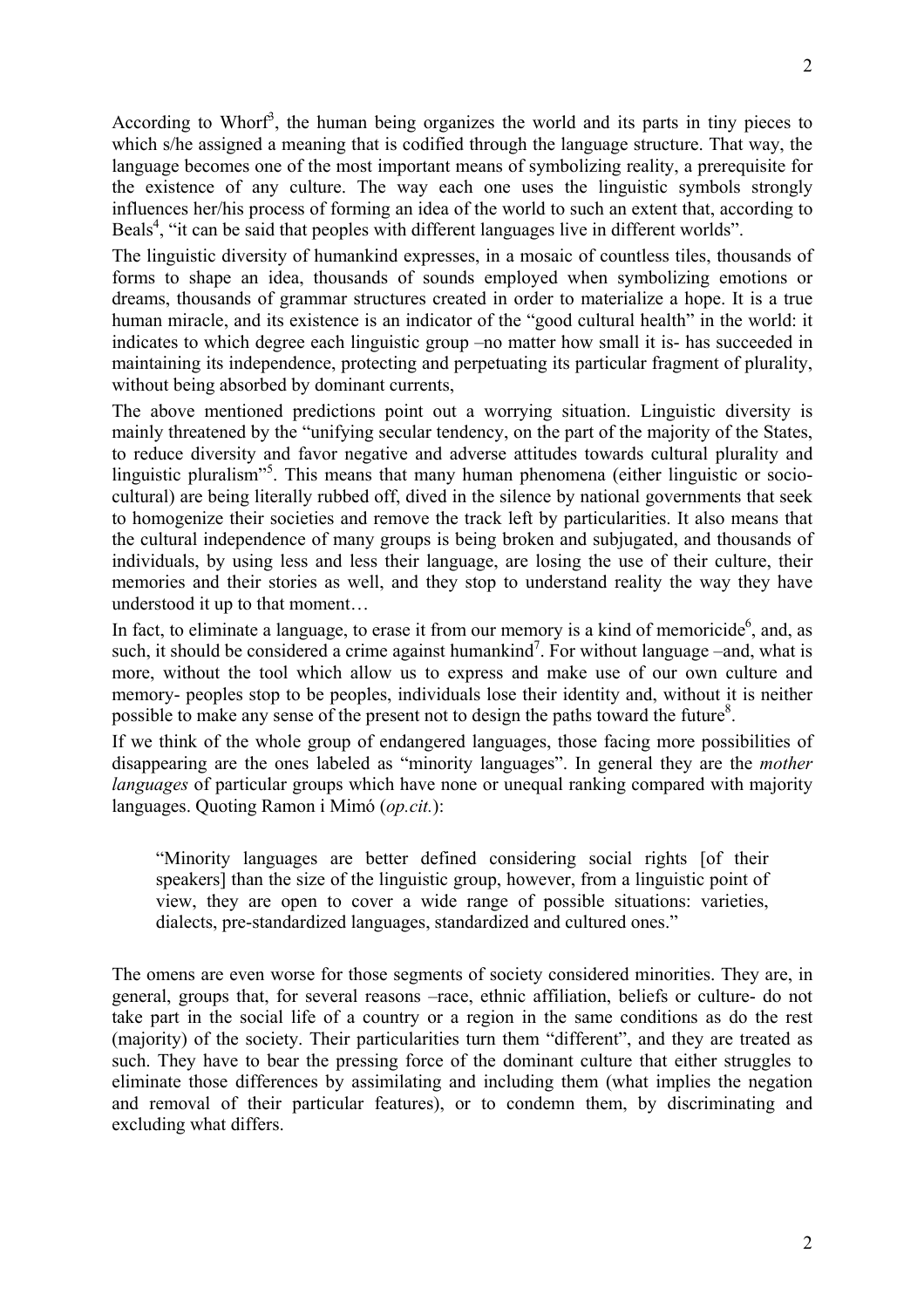Among the numerous minority groups of the planet, indigenous peoples<sup>9</sup> stand out as having one of the richest cultural heritages as well as one of the most precarious –and always threatened- socio-economic situations.

### **The old owners of the words**

"I want my children to feel as the real owners of the language. As it is said sometimes: 'they are the owners of the land'… And why not of the language? Why not of culture?".

Orlando Morales, *Qom*10 man.

The estimated number of aboriginal people in the world at present ranges from 300 to 370 millions<sup>11</sup>. Exact figures are not available, since there are not reliable data that can confirm them. They populate over 70 countries of the five continents, from Arctic to Amazon River, and from Sahara Dessert to Australia. More than 150 million live in Asia, in countries such as Bangladesh, Myanmar, China, India, Indonesia and Japan.

According to estimates made by different sources<sup>12 13</sup> <sup>14</sup>, in Latin America would be more than 400 First Nations nowadays, which would represent between 40 and 50 million people, that is, over a 10 % of the total population in this region. Del Popolo and Oyarce<sup>15</sup>, analyzing the Latin-American censual outcomes in 2000, state that Bolivia is the country with the largest proportion of native population (66 %); Brazil, on the opposite side, only has 0.4 %. Taking into account total demographic volumes, the indigenous populations' leading countries would be Mexico, Bolivia and Guatemala.

These aboriginal groups are the ones that, through the last centuries, have been supporting the strongest acculturative pressure on the part of dominant societies, either through official policies (education, information), or religious campaigns and daily social practices (exclusion, discrimination, racism). Although in many countries (especially in Latin-America) they constitute clear demographic majorities, they continue to be situated in disadvantaged positions, suffering from critical deficiencies (education, information, training, employment and basic resources) and the serious problems that they cause (health, malnutrition, violence, unemployment, illiteracy, addictions…). They are the ones that poverty is addressed to, and their welfare –defended by most basic human rights and concrete (inter)national laws- is never taken into consideration nor thought about when the different governments make their political decisions. They become the easily forgotten, the forever excluded, people without future who have chosen not to remember a painful past and therefore do not manage to understand their shameful present  $(cf. IWGIA<sup>16</sup>$  as well as the valuable sources provided by indigenous rights' organizations all around the world).

Still there are too many genocide / ethnocide cases. Still there are persecutions, censorship, prohibitions and defamation<sup>17</sup>. Their languages –valuable intangible cultural heritage of humankind- are in danger of disappearing, if we consider as certain the studies elaborated by different NGOs and UNESCO. From the XVI century, the violent contact with western culture has caused the extinction of hundreds of aboriginal languages, and a high proportion of the ones that will disappear through the present century belong to the same category. In the particular context of Latin America, the whole number of native languages are considered minority, since they are not at the same level as the languages "of prestige" or dominant<sup>18</sup>. such as Spanish and Portuguese<sup>19</sup>. Generally speaking, they are thought about as "inferior" because they are not written languages. However, as  $Hoebel<sup>20</sup>$  points out: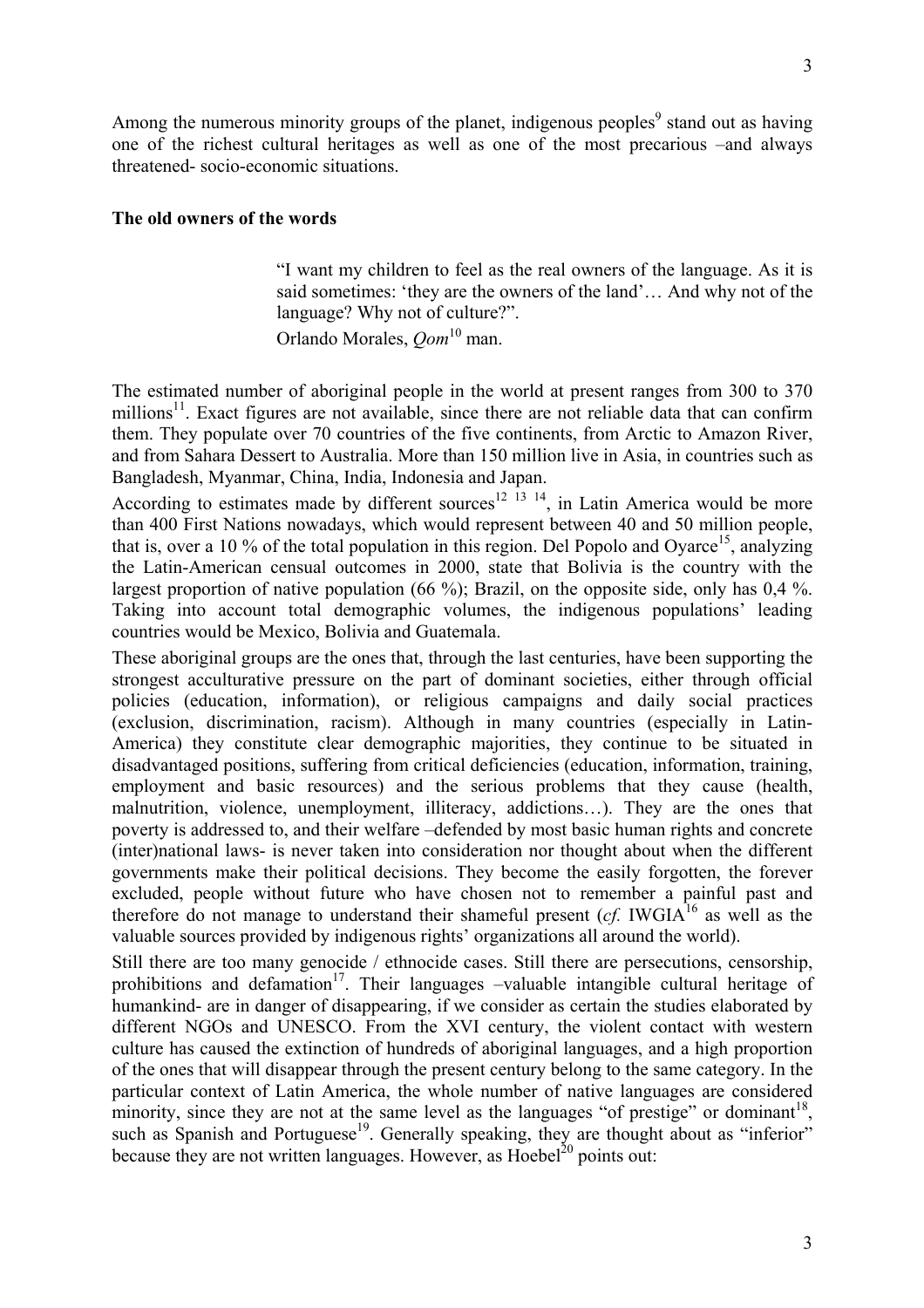"Writing systems are inventions that go back to relatively recent times (Bronze and Iron Ages). Languages had existed long before. Neither should we think that if one of this does not have a writing system it is slovenly or vicious. On the contrary, the not written language is the one that faithfully preserves oral tradition, the one that puts emphasis in correction and accuracy of speaking".

On the same subject,  $Rada<sup>21</sup>$  writes down:

"People who did not come in a literacy world … were considered as a backward segment of humankind. Indigenous populations of the Americas, Africa or Australia were regarded as uncivilized. Our libraries did not collect their knowledge because it was not written. Since it was not written, it had no value; since it was not in the books, it was not reliable. That way we have lost much of the accumulated knowledge of the humankind majority".

Presently, ongoing and worrying lost of *mother languages* (and the subsequent and progressive abandonment of oral transmission) is causing a double problem for original peoples. On the one side, one of the paths through which aboriginal people build their identity is vanishing. *"Language is the cornerstone of who we are as people",* as was stated by two Canadian natives<sup>22</sup>. On the other, with the language it also extinguishes a code of communication which expresses itself the whole perception of the existence; and together with oral transmission, a complete series of stories that, even through metaphors, recover and perpetuate an entire vision of the world:

"During long hours around the fire, the aboriginal community retold the new generations the significant facts of their past, sang the courage of their heroes and showed the egoistical motivations of the anti-heroes in order to be mocked. These traditional stories reveal, even today, situations lived and suffered through their long fights. They present, as if they were a fantastic tale, the problems that the community has to solve. They help to clarify their thoughts and release tensions. This way of teaching history has not disappeared: creativity and orality are still present" $^{23}$ .

Each elder who dies carries with him/her, as was said by Lèopold Sedar Senghor<sup>24</sup>, a whole library and the transformations undergone by his/her people, all the customs and their tacit laws, all their stories about beginning of the world and origin of themselves, all their explanations, all their experiences…

International projects of endangered languages safeguarding<sup>25</sup> are aimed at the recovery of the speaking inside the particular community, through the revitalization of their information channels and the help of cultural and oral expression initiatives. "*I´m interested in communication, no preservation*", stated a North American native<sup>26</sup>. In this way, at the same time that it is protected a very important part of human diversity, elements for Bilingual Intercultural Education (BIE) are also facilitated, and, through it, for the group identity consolidation.

Nevertheless, in spite of the good results achieved by some of the above mentioned projects related to linguistic recovering in the world in general (and in Latin America in particular) and the political successes that are been reached in many original societies against their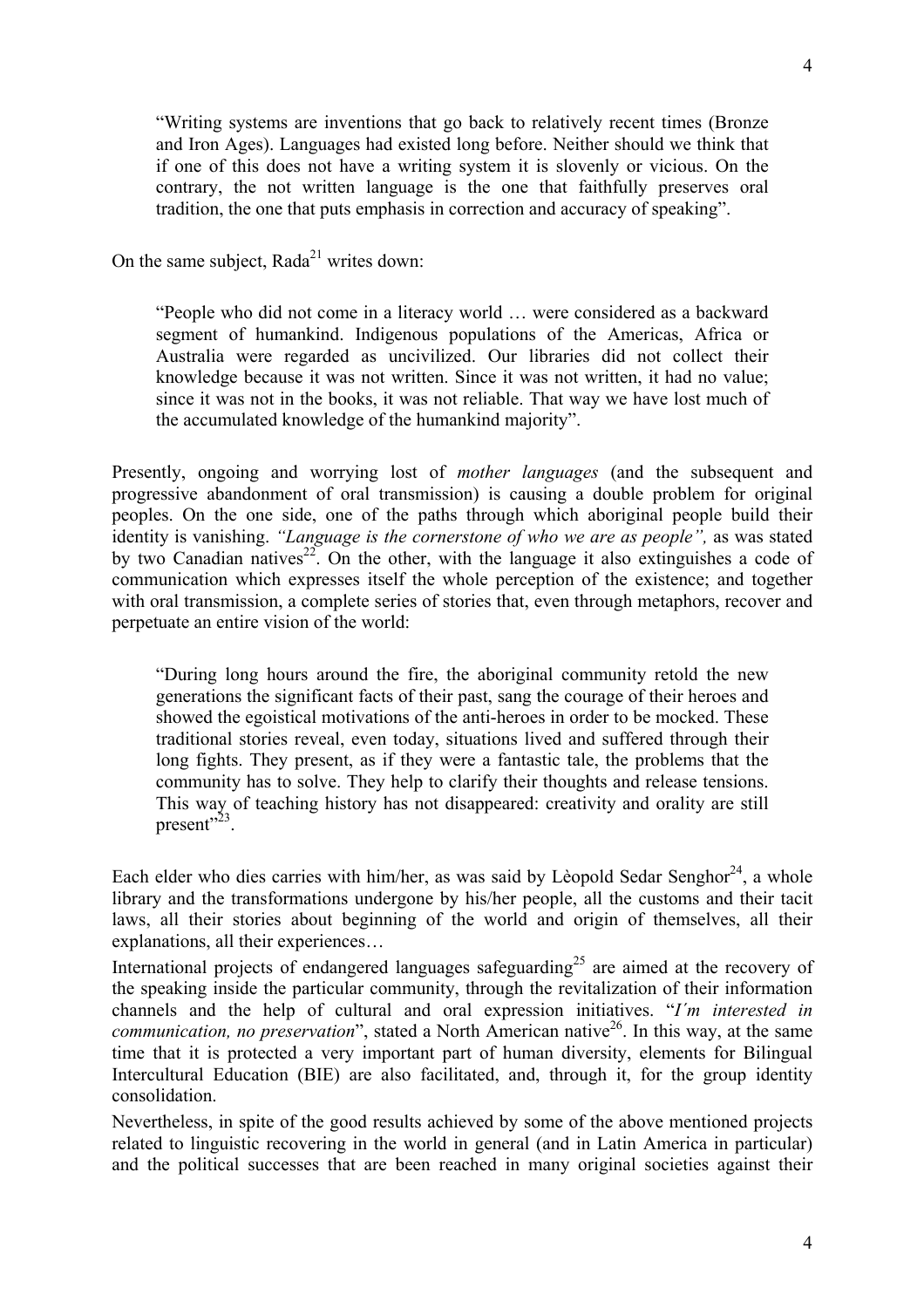respective governments –reverting partially, at least, years of submission and oblivion- a huge number of words stop sounding day after day, falling silent in a state of forgetfulness that will not allow them to escape anymore. Wiped away by religious missionaries or primary school teachers, given up due to shame, forgotten after having used them for years, silenced by politicians, victims of hatred and madness, languages (and cultures), wrongly named "minorities", parts of the intangible heritage of the humankind, impassibly disappear without leaving a single track, in front of the majority. Many of them do not have possibilities to survive; helpful hands stretch others too late. . In one way or another, they extinguish. And, as H. Ferrari wrote, such a thing is "a perfect crime"<sup>27</sup>.

Memory is murdered with impunity, diversity is broken, plurality stumbles and memory managers (librarians and other information professionals) are scarcely aware of their role in the recovery and diffusion of this set of cultural goods so fragile and so threatened.

#### **Libraries for indigenous communities?**

"In accordance with the information facilitated by the Indigenist National Institute [of Mexico] related to the LIS programmes in indigenous areas, it was confirmed that they do not exist as such. Meanwhile, UNESCO, in its 'Manifesto on public library' (1994), establishes ideal points unsuitable for developing countries´ reality". R.A. Sánchez Hernández $^{28}$ .

There are a good number of quite powerful tools that a library can provide to an indigenous community (and, in general, to any other) for the recovery, revitalization and diffusion of its cultural heritage. The library is not only a warehouse for storing memories and stories: it should be the *cultural lung* of a people, the *community's house*, a meeting point, a place for people to come together to discuss… It has to spread the strategic information, support school education, train employees, and become the entrance door to the knowledge, own and foreign, in order to encourage the discovery and the creation of new paths towards the future. It has to be taken into account that the library, as an institution, is a strange entity to

traditional indigenous universe, which with few exceptions –at least in Latin Americaneither knew, up to the arrival of European invaders, the writing nor the books or other documents. However, the library has developed and turned into something more than a mere books store: currently, it manages all types of materials and formats. In addition, indigenous communities are taking part –to a higher or lower degree, with their problems, particularities and reservations about it- in this world more and more global as time passes (what does not necessary mean more a more integrated), making use of writing and reading skills and of the new communication technologies according to their knowledge and their own socio-cultural structure, usually bilingual.

Therefore, to suggest the idea of a library that would be specifically designed for meeting the needs of indigenous users, would not have to sound a bit strange, but should be considered as a fundamental part in the development policies agreed for these groups. Curiously enough, theoretical studies, practical uses and proposals for applying such models are very few throughout the entire territory of Latin America<sup>29</sup>. First Nations do not deserve too much attention and when they receive any help, the resources are canalized so that they are aimed at more urgent needs, such as health, lands and production means´ management, family and rights protection and the improvement of working conditions. Thus, urgent things do not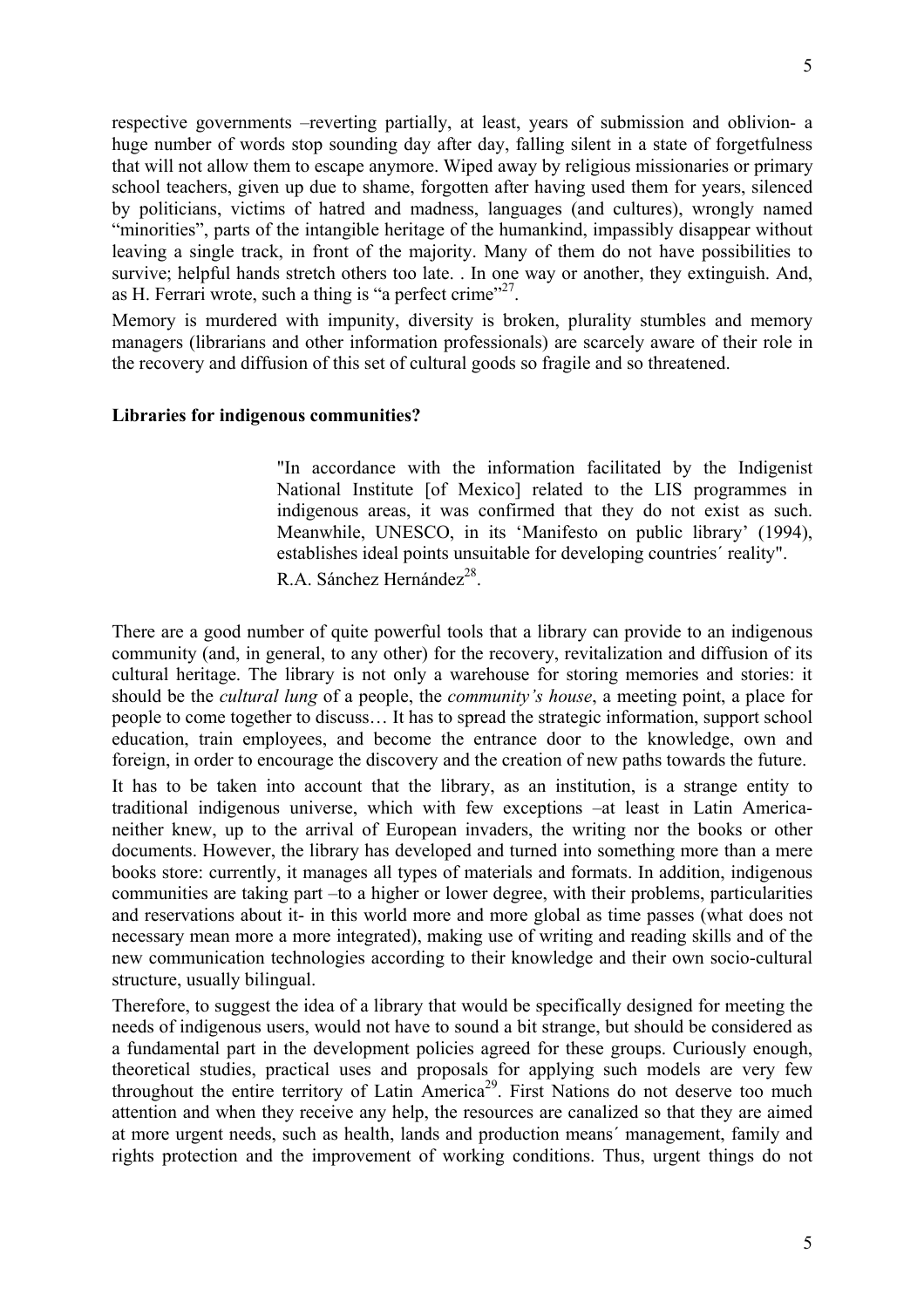6

make room to important ones, and solutions to educational and cultural problems few times are considered "priority" tops<sup>30</sup>.

In spite of the particular indigenous movements –who are completely aware of the importance of preserving their identity and acquire knowledge- constantly demand tools and instruments for the younger generations' education, which show respect for their own culture (a right that is guaranteed by all Latin American National Constitutions), few governments, organisms, and NGOs bet on libraries implementation within native communities, and those who do so, generally make the same mistake once and again: to start small public units with collections, methodology and staff completely strange to the users. The failure of such projects is, therefore, absolutely foreseeable.

Since 2000, different models of indigenous library are being slowly implemented and improved in Latin America, taking advantage of ideas already assessed in multicultural units of Scandinavian countries or in aboriginal libraries of Australia and New Zealand, plus conducting additional research and discovering, at the same time, which are the possibilities in the regional context. These local proposals use to be projects on a very small-scale, put into practice by individuals or small research groups in the frame of universities, governmental institutions or independent NGOs. In most of the cases, the theoretical models are developed considering interdisciplinary perspectives which include anthropology, history, linguistic, education and laws, in addition to librarianship. A set of well known proposals are enumerated below<sup>31.</sup>

- Magüta Museum of *Ticuna* people, placed at the confluence of Javarí and High Solimões rivers, Amazonas State (Brazil). It is a library that depends on a museum; its activities have to do with oral heritage recovery and bilingual teachers support. Similar experiences have taken place, on a smaller scale, at the *escolas da floresta* (forest schools) in Acre region, and in the area of Rio Negro river. Virtual libraries access is a common practice among *Ticuna*, *Waimiri-atroari*, *Makuxi* of Roraima, *Karajá*, *Guaraní* and other indigenous peoples.
- Municipal libraries in the *Wayuu* area of the Guajira (Colombia). One of them (placed in the city of Rio Acha) belongs to the Bank of the Republic of Colombia.
- UFro-DIBAM mobile library, (Temuco, Chile). An outreach programme that was launched in 1998 by *Universidad de la Frontera* (Frontier University) in *Mapuche* homeland in southern Chile. It gave birth to a sound library in *Mapudungu* language (cassette-records according to the different communities demands, depending on the subjects of interest, with the help of a translator), and developed an extended work within the community, especially with women and children.
- Communitarian information rooms in Puebla, *Náhuat* region of the Central Range (México). Experience led by CESDER (*Centro de Estudios para el Desarrollo Rural*, Center of studies on rural development) and its Information and Documentation Center "Lorenzo Servitje". They implemented local and traditional heritage recovery.
- Rural libraries network (over 600 units) in Cajamarca (Central Andean Range, Peru). They were both voluntary and collective units. They are preparing an Indigenous and Rural Encyclopedia that will store and show the popular knowledge they are collecting.
- Bolivian ethnological network, which includes APCOB (Santa Cruz) library, CEDEPA (Oruro) library, Ethnological Library (Cochabamba), CER-DET (Tarija), CIDDEBENI (Beni), MACPIO, MUSEF and THOA (La Paz), and CICPA. In Bolivia outstands PROEBI ANDES (*Centro de Documentación sobre Educación Intercultural Bilingüe Andes*, Andean documentation center on BIE).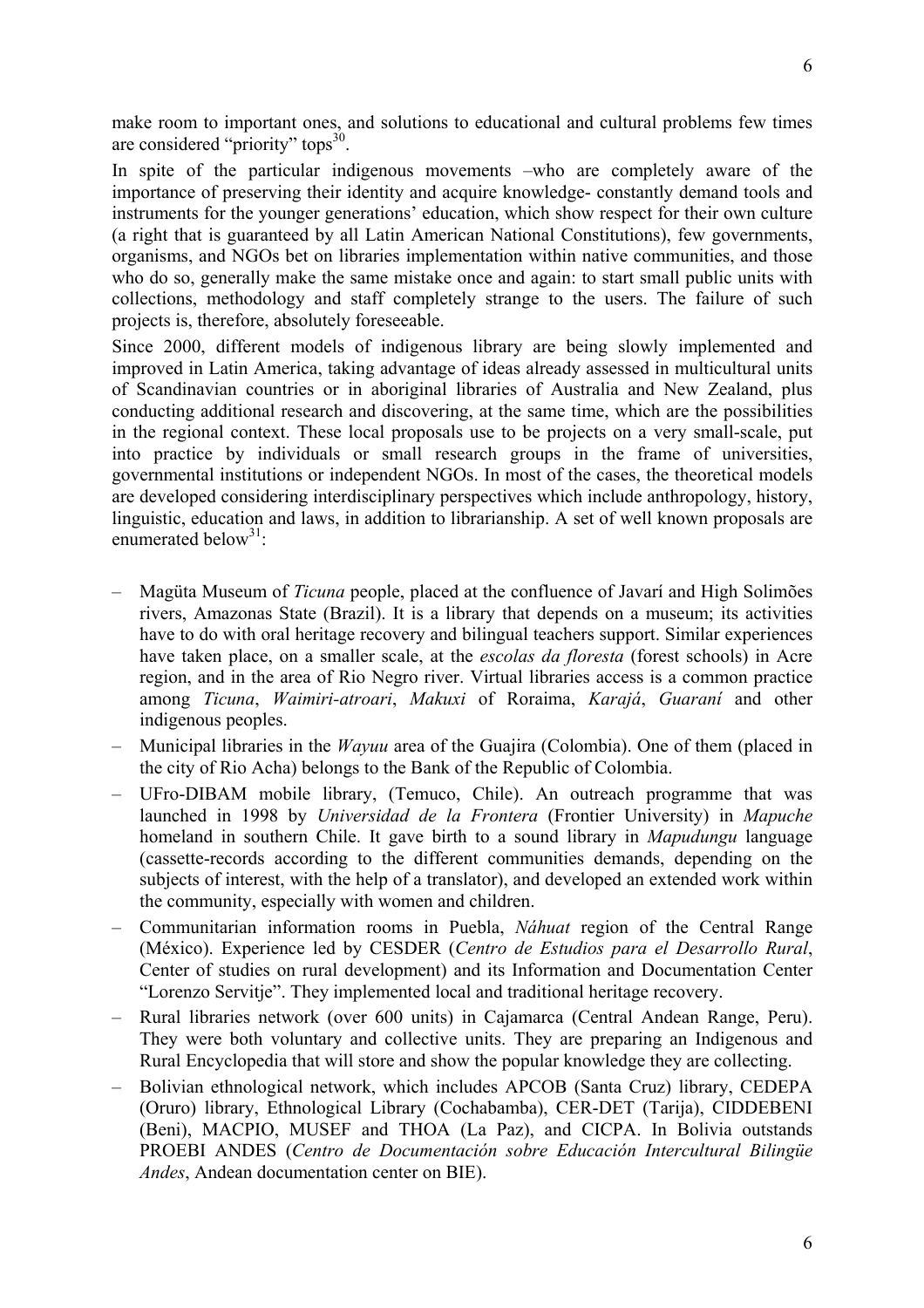- National System of Public Libraries in Venezuela. They implemented a mobile libraries service (several kinds of library-ships and traveling cages) along the rivers of the basin of the High Orinoco, with services to indigenous populations (mainly *Piaroa*). The activity was centered upon the Central Public Library "Simón Rodríguez" in Puerto Ayacucho, Amazonas State.
- Specific materials y services to *Qom*, *Moqoit* and *Wichi* students were developed in CIFMA Library, in Presidencia Roque Sáenz Peña (Chaco, Argentina). Other services were put into practice in *Pit´laxá* (Pilagá) areas of Formosa province, and *Wichí* and *Avá* of Salta province. In the city of Rosario (Santa Fe province) the "Ethnic Popular Library *Qomlaqtaq*" has been entirely developed for the *Qom* community.

In Argentina, the author has been working from 2001 in the implementation and assessment of his own model, aimed at meeting the needs of original populations in the northeastern region of the country, where the *Qom*, *Moqoit*, *Pit´laxá* and *Wichi* peoples live. The project, called "Indigenous Libraries", was made true thanks to the support given by a set of grants, and is based on the idea of evaluating both the information requirements and the cultural features of each community, in order to be able to offer a coherent and pertinent solution to them from the library, an organism that can modify completely its structure and adjust it to the most diverse conditions.

When the first approaches to those aboriginal communities took place (2001), the author came to know that those who are supposed to benefit from the project (either related to librarianship or to something different), are rarely asked in first place in order to listen to their real needs, their wishes of collaborating, their problems and the solutions that they intend to find. Generally speaking, we use to start working in a quite paternalistic manner, offering solutions in which addressees neither participate, nor believe, nor are consulted about, and consequently do no result in the appropriate ones and become more and more artificial. Although such an attitude is a serious mistake in any context, in the indigenous one –always forgotten, never listened to- plays even a more decisive role towards the project failure. Taking all this into consideration, the author decided to adopt a *grass-root perspective* and follow an *action-research methodology*; this way, he was able to consider the continuous and active participation of the community in the project plus assess and re-define his goals according to the outcomes, opinions and advices received on the part of the final users.

# **Taking part, making decisions, forming opinions…**

"In the frame of grass-root development, empowerment and democratization take the place of charity and symptoms treatment". Charles D. Kleymeyer<sup>32</sup>.

*Grass-root development* implies to accept, from the very beginning, that the only way of working with the addressees of any project is *all hands on deck*, shoulder to shoulder*.* 

Therefore, it is necessary to listen to the needs in first place, the dreams, the searches and the possibilities of the participating community, previously evaluating it through qualitative tools for collecting data (e.g. participant observation, life stories and thick description). Such approaches allow you to come into contact with the human factor, a very important item that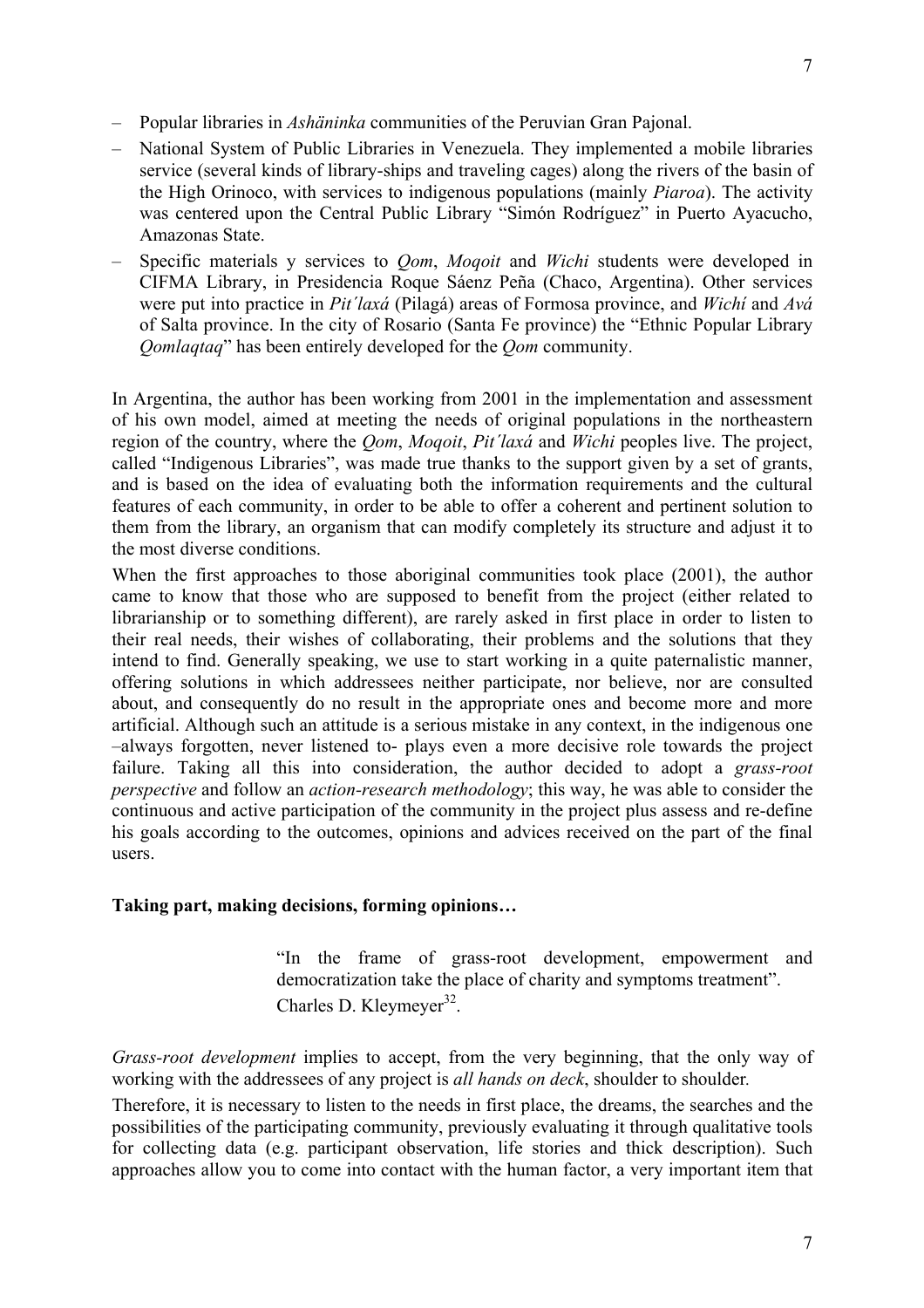it is usually put aside. Once the problems that your project intends to solve have been discovered, you should listen to the final users again in order to know which the most suitable answers are, according to their assessments, and being totally aware of their resources, their structures and their cultural context.

This way of working when planning the project, gives you the opportunity not only to know the addressees, but to take them into account. Hence, the solutions offered will perfectly suit the community needs.

Nevertheless, your collaboration with the final users should not end at this fist part of the project. Through its development, it is equally important that the addressees take part and participate actively in the decision making, as well as in the continuous evaluation of the results. In this way, the users are able to appropriate the project, take it for their own use, and turn it into one more element of their community. The project will have sustainability as long as its users can make it suitable for their circumstances (adapting themselves to it as well) and, what is more, can include it in their lives. Thus, you will have in your hands one of the most valuable and trusty tools in any project: the addressees' feedback.

In order to make a profit of such assessments –and of having been thorough and conscientious enough when planning your project in advance- it is highly recommended to use the *action-research* methodology. This methodology establishes a fluent and continuous dialogue between the practice and the theory. During the first step, theory has to be put into practice and results evaluated. Considering them, theory has to be reviewed and changed accordingly. With this "modified" theory, you go back to practice and repeat the process as many times as it is necessary, improving the method and the project constantly, building and re-building what you have thought and what you have put into practice, the ideas and the facts. This method allows you to learn from errors and re-direct the project in order to reach a successful end – that might turn into a new departure.

Combining *action-research* methodology with *grass-root development*, the continuous evaluation on the part of the users and their feedback will allow you to aim the project in the direction they want to follow. Professionals should bring their knowledge and their academic qualifications (either from LIS or from other disciplines) in favor of interested populations and their own welfare and development, in a collaborative and responsible manner.

Planning is fundamental: never should we improvise our actions. In line with the feedback on your work given by the users you should raise new questions and be flexible with the answers and solutions that might be offered.

Applying these ideas to reality, the author found –in its initial approach- that the needs and concerns among the populations where he wanted to implement his project "Indigenous Libraries", were mainly centered on their language and culture recovery, and also on its transmission to the younger generations, who have progressively abandon its use in favor of the "prestigious", dominant language (Spanish) and the national culture.

The addressees were totally aware of their need to recover the communitarian memory, to revitalize the traditional cultural expressions and the oral tradition, and to achieve that children and teenagers feel them part of themselves. Likewise, they wanted to insert the local culture between the schools activities (that include, in the northeastern region of Argentina, some bilingual education programmes) and also to find the way of spreading valuable information (health, rights, employment, sustainable development, technology) joining together the indigenous information channels with the modern means used by the library (writing skills and ICTs).

The challenge looked like very big and almost difficult to tackle. First, the traditional library model based on books, had to be forgotten: the lack of written materials in the respective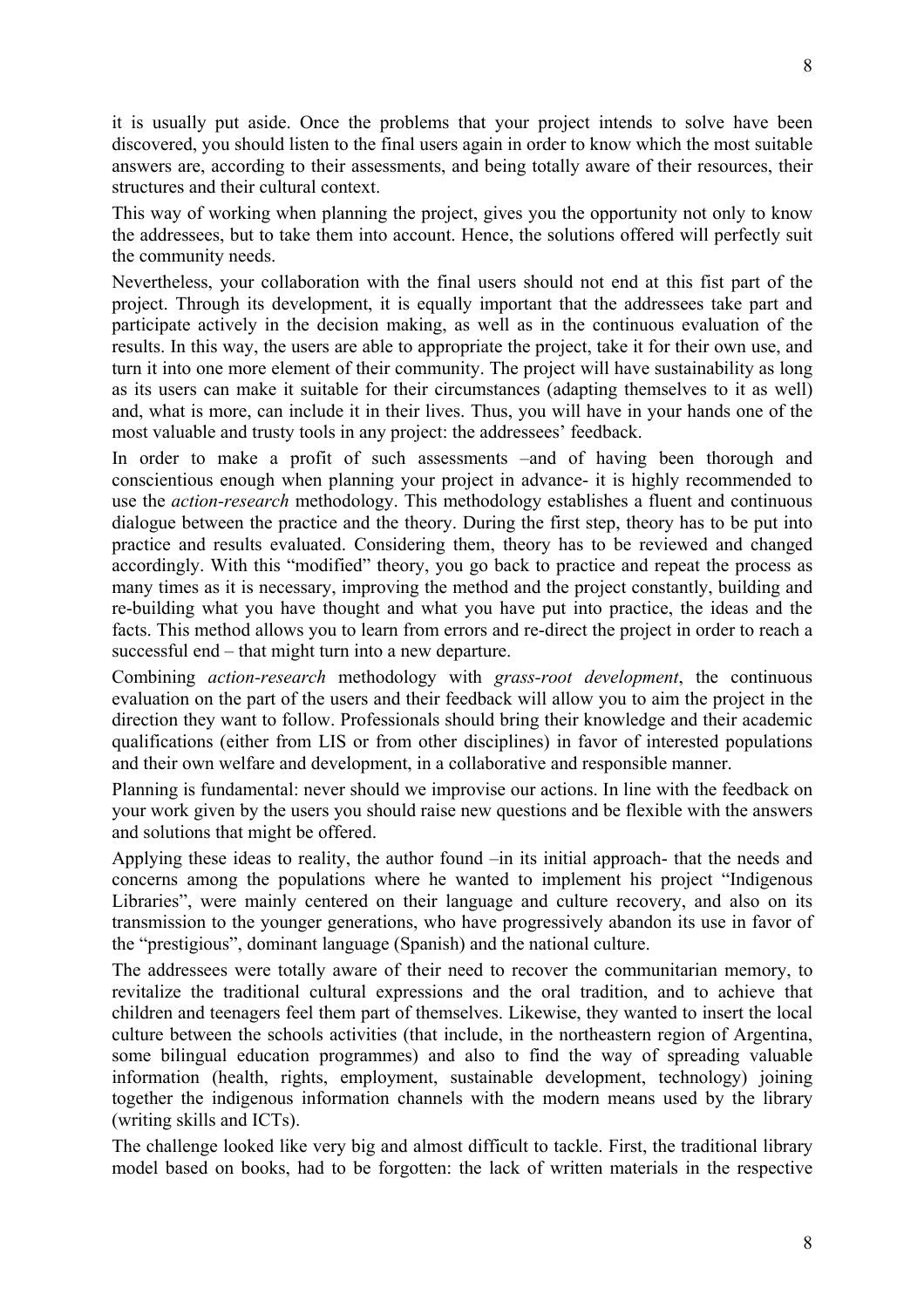indigenous languages was (and even today continues to be) almost complete. The question was how to perpetuate a language when written materials do not exist, when the particular culture is orally transmitted and the spaces for the transmission of such oral contents were disappearing.

Facing this situation, the author decided to design a library model mainly based on sound collections. Such libraries would be small in size, with a totally adaptable structure and located at the schools, a place where the whole community (and especially children) would gather together. In this way, those documents would also become practice materials for bilingual learning and teaching, and would be at the whole indigenous group disposal.

Therefore, the library was divested of shelves and walls, of catalogues and labels; it was adapted to extremely difficult weather conditions and building features, and was modified almost completely in order to meet the different communities' needs. In some of them, the library was a simple cage kept in a corner of the classroom; in others, it was an uneven shelf or an indigenous bag made of *caraguatá* vegetal fibers…

The work of oral recovery for developing the sound collection was hard and tough; however, it included the collaboration of many elders of the different communities, interested in passing the sounds of their language and the knowledge that it arranged into a particular system, into the new generations. From 2002 to 2005 many collection works were done; voices were recorded in four languages (*Qom*, *Moqoit*, *Pit´laxá* and *Wichi*) in simple onehour magnetic cassettes, since this was the easiest support, either to buy, to use or to reproduce in the small aboriginal schools. The materials collected covered a wide range of knowledge, from genesis myths, to legends, epic tales, personal stories, oral history, medicine, cooking, chants, riddles, games and much more. In general, the indigenous oral transmission is accompanied by other cultural expressions such as chants, dances, body language or music, elements that not always were picked up or recorded with the instruments used. The contents were registered in the above mentioned *mother languages* as well as in Spanish, or combining one with the other, since the mixture of both languages –the original and the dominant- is quite common in Argentinean aboriginal communities. The recordings gave rise to memories recollection and to the creation of spaces where the art of speaking was practiced again. Not only the elders, but also many adults joined these rounds, where it was intended to save the memory from silence and record it in a cassette. The sound collections (that did not reach one hundred) were zealously kept in the schools, and were used, first of all, as a means of re-encounter between children and the traditions they were forgetting. Children discovered the ancient tales and, once at home, shared them with their families. The acquaintances also got involved with the project and recorded their own words, or simply retold other versions of what had listened to children, who later on brought that new knowledge to the school and put it in common with the rest. Slowly a chain of events was set in motion and continued working without stop. In many occasions it included the presentation of "living books", narrators and tale-tellers, who orally passed on their knowledge to the audience (who at this stage was not only made up of children but also included many other members of the community).

Some of the sound materials were transcribed –using an adaptation of the Latin alphabet- and written in a paper support, especially tales and legends. Such writings were illustrated by children and became the first volumes of their raising libraries as well as texts for practicing writing and reading in their original language. Later activities (p.e. *Qadede Idá?at*33) succeeded in getting that children wrote the stories told by their illiterate grandparents, and translated them into Spanish; at the same time, children achieved to read classic literature to their elders, translating them from Spanish into their *mother tongue.* That way, familiar spaces of reading-writing and orality were created that allowed to strengthen the fragile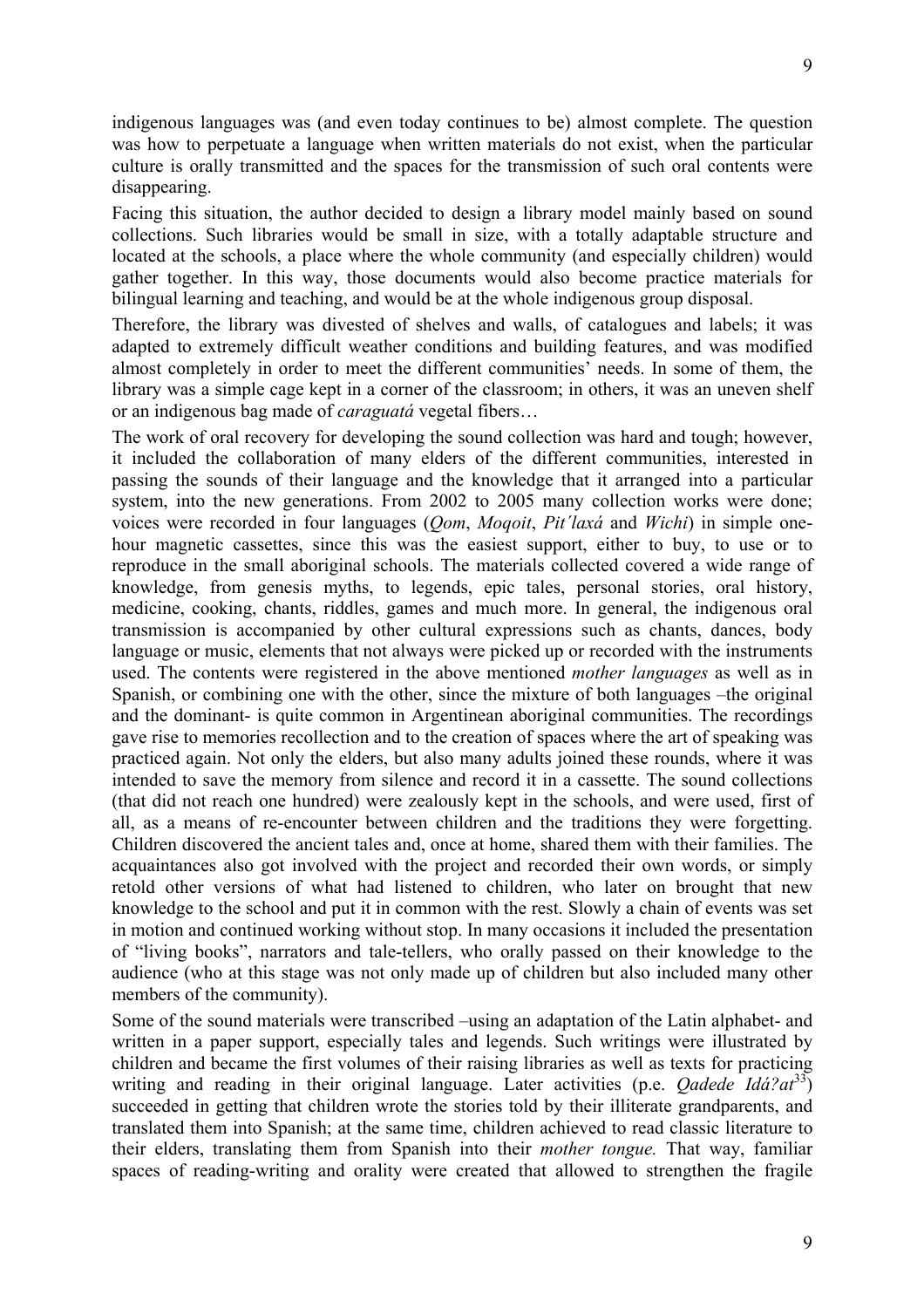bonds between generations, which are seriously damaged in all Latin American indigenous communities due to the youth disdain for the relationship with the older generations labeled as "indian" $34$ .

These oral channels were also of use to recover local history, genealogy and geography. Health practices and indigenous natural pharmacology were rescued and compared with the western medical knowledge, in collaboration with local health services<sup>35</sup>. Activities were planned in order to transmit –using written material and bilingual oral channels, with a lot of drawings and pictures- strategic health information, joining together the most important parts of both universes. In this way, new medical knowledge was easily adopted by the native addressees, since their cultural frame of reference had been taken into account as well. The project was improved with other works on human rights, labor training, natural resources management and similar subjects, always considering the group interests and priorities.

It was in 2004-5 when some of those materials started to be digitalized. By that time, in some of the computers provided by the government, in a number of communitarian schools it was possible to listen to the sound collections and write (and read) some of the stories of the village. Granted that the materials yielded by the libraries belong to each community (since they codify their traditional knowledge), they will be the ones that decide what their destiny will be.

In the near future, digital channels of information will allow indigenous groups to open their culture to the world, in addition to get that the national societies come near to them and stop looking at them as "different people". They will also give them the possibility to improve their self-management, their education, their training… Although the economic reality will scatter their path with a lot of pitfalls and the "digital divide" will be present in all each of its aspects (adding its effects to the ones caused by other divides), it is also true that indigenous communities have gone further in spite of overcoming centuries of hatred, gaps and absences, even though they have to move on in the shadows. The library has demonstrated, through various and varied small experiences, that it can make a very positive contribution to improve the welfare and the growth of those communities, by being adapted to the particular circumstances (not the other way round).

## **A way of concluding**

"Ayim da ñitonaxac da so'otaqta'pe naua maichi qadaqtaqa Cha'ayi huo'oi naua salegaqta'agueta doqshilashipi Cha'ayi ishit da qansoxoñi naua yaqtaqa Naigui na qom qataq na doqshi l'aqtaqa. Ltadaikc da ñitonaxac da ñapagueta Cha'ayi huo'o ca naigui que'eca na'aq de'eda ñapaguenaxac". Virgilio Leiva. *Qom* man36.

The work with indigenous libraries just starts. The experiences keep on developing, small but powerful, with very little institutional support but with a lot of enthusiasm on the part of researchers, librarians and information professionals who are willing to put them into practice. Sound collections, mobile libraries and books written in indigenous languages are only a few, the same as the librarians trained in the particular native community; thesaurus that really fulfill the needs of the original cultures or codes that put away the custom of labeling natives as "primitive peoples" should continue to be improved in a very substantial manner. There are also scarce theoretical works on this subject: studies on indigenous users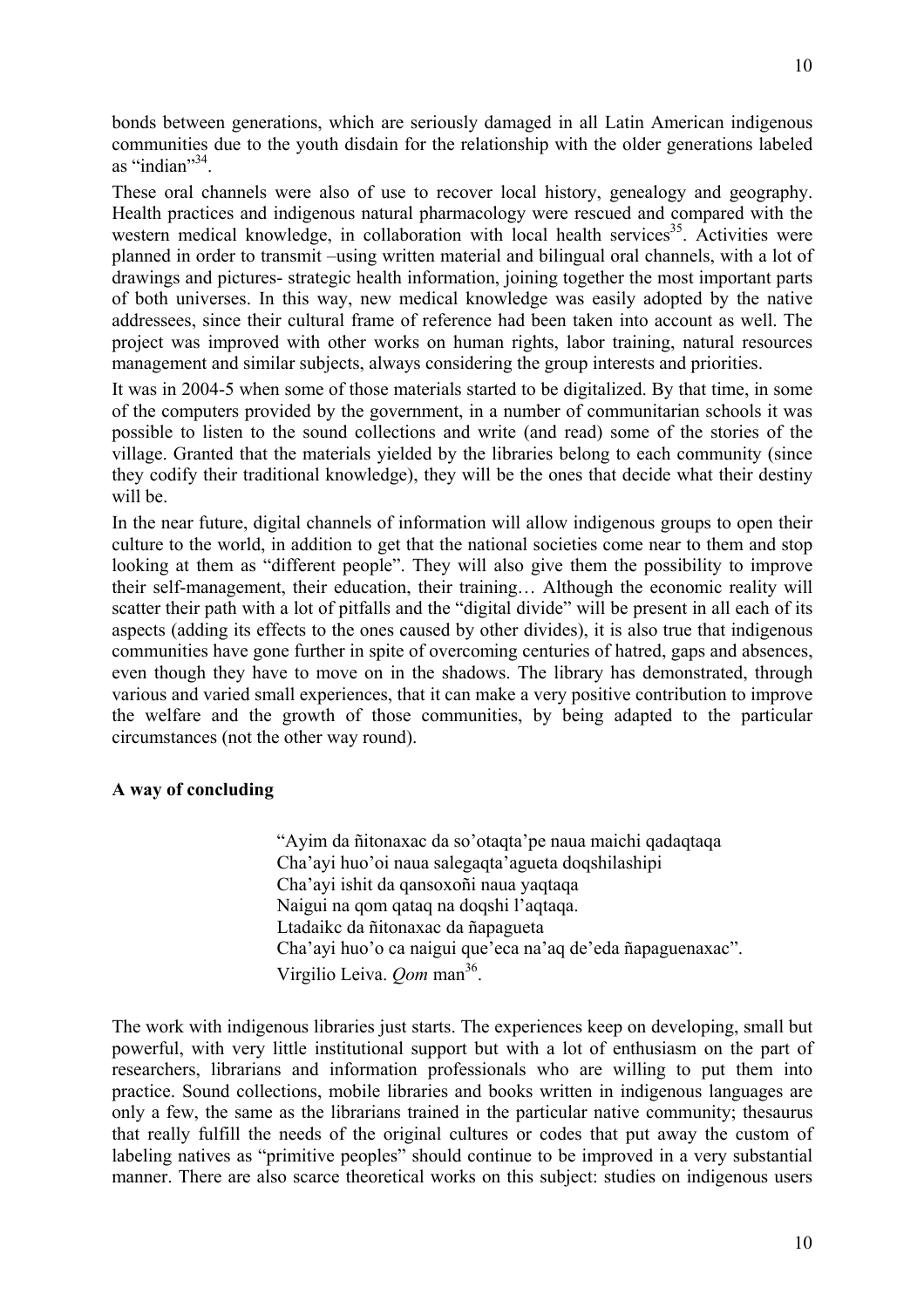11

and needs, work with anthropological methods, sound collections management, oral tradition recovery, cataloguing of materials in indigenous languages…

Within the numerous services and activities that can be developed in an indigenous library – whose only limit would be the imagination and the available resources- those related to languages recovery and oral tradition, of spoken heritage and sound histories, are of special importance. These services –whatever the shape given- will rescue from oblivion sounds and words that conform one of our biggest values as specie. They will not only recover them, but will also preserve and spread everyone, for they should keep on sounding in their speakers' mouths as well as in other individuals' ears, and should continue to codify tales and legends, recipes and remedies. Above all, they will allow their speakers to retrieve, appropriate and value their own culture, their identity and their dignity… and will let each of us go further, making our inner and outer horizons wider and higher

The creation of oral archives and the sound collections management deserve a detailed theoretical and methodological analysis on the part of LIS, a discipline that does not assume this responsibility in many cases and has handed it over to other professionals. It is necessary to design instruments and tools for practical work, in addition to better and more appropriate education and training for LIS students. As long as they are well prepared, they will be in a better position to think of new ways and manners of recovering sounds and words. Another useful proposal would be to write guides, manuals and working guidelines on the subject for sharing our knowledge and having more information about other experiences around the world.

The work in a frame of *grass-root development* allows us to change our objectives slightly to make them more suitable for the problems we want to solve with a LIS project. The preevaluations done in first place –more qualitative and human than quantitative and statisticfacilitates the approach to resources, situations and needs as well as shows us the rules and human patterns that will also be part of our work

Questions and interviews are an excellent manner to know what we are going to do, why we are going to do it and with whom we will be working. To count on the community means to trust them to plan the way to follow, a route that will be traced once and again thanks to the *action-research* methodology and the addressees' continuous assessments and feedback. They will end making the project a part of the community, a part of their lives. As times passes they will be able not only to make it work better but also in a different way if their needs change. They will become the owners of the project and the ones responsible for improving and sustain it in the future.

No doubt this is the best destiny that a project can find: continuing to live.

*Mother languages* are the basis where identity, endoculturation and education of different human cultures are grounded. Including and using them in the spaces provided for information and training (libraries, schools, cultural centers…) should become the cornerstone of progress and development for truly free societies: plural, democratic, audacious, critical and tolerant towards differences.

A world with only a few "dominant" languages would be a silent place, a landscape in black and white, an odorless forest, a tasteless fruit, as if someone has wiped away the unbelievable diversity that characterizes it. It will be the sad scenery of an impenetrable darkness without light or sounds breaking its opaque monotony. The paintbrushes for coloring the canvas of the world are now in our hands. However, we must not forget that one day they should go back to the hands of the real artists: the indigenous peoples.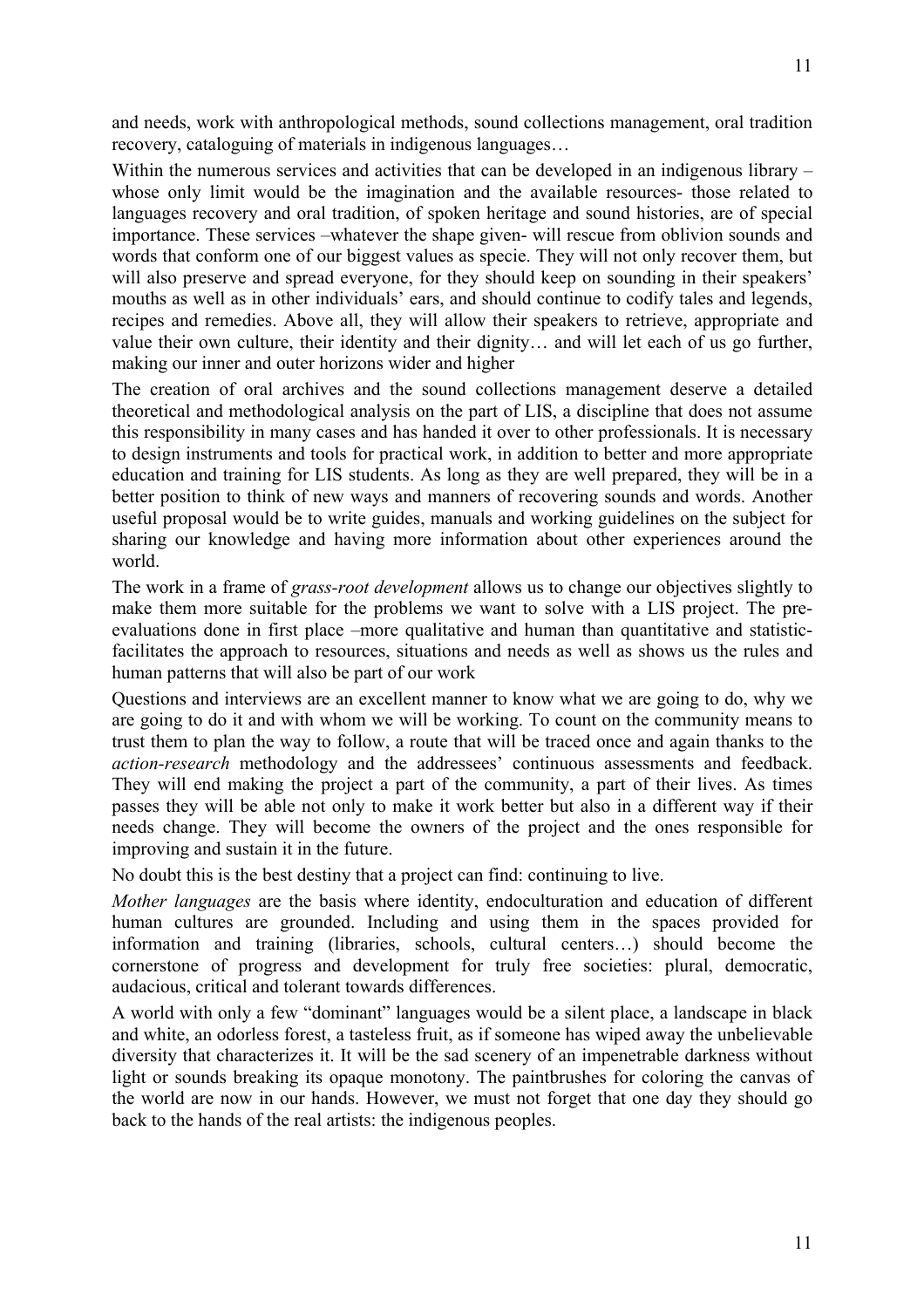### **End notes**

 $\overline{a}$ 

<sup>1</sup> UNESCO, "Knowledge versus information societies: UNESCO report takes stock of the difference," http://unesdoc.unesco.org/images/0014/001418/141843e.pdf (accessed November 8, 2007).

<sup>2</sup> *Vid,* National Geographic Society's program "Enduring voices" (http://www.nationalgeographic.com/mission/enduringvoices); *Living Tongues Institute for Endangered Languages* (http://www.livingtongues.org); UNESCO's Red Book on Endangered Languages (http://www.tooyoo.l.u-tokyo.ac.jp/Redbook/index.html); UNESCO's Endangered Languages (http://portal.unesco.org/culture/es/ev.php-URL\_ID=8270&URL\_DO=DO\_TOPIC&URL\_SECTION=201.html); and UNESCO's Atlas of the World's Languages in Danger of Disappearing (http://portal.unesco.org/culture/es/ev.php-

URL\_ID=2229&URL\_DO=DO\_TOPIC&URL\_SECTION=201.html).

<sup>3</sup> B.L. Whorf, "Science and Linguistic," *The Technology Review* 42 (1940): 231.

4 R.L. Beals, *An introduction to anthropology* (New York: The MacMillan Co., 1959).

5 O. Ramon i Mimó, "Declaración Universal de los Derechos Lingüísticos," *Revista Iberoamericana de Educación* 13, January-April (1997), http://www.campusoei.org/oeivirt/rie13a12.htm (accessed November 10, 2007).

<sup>6</sup> Term that came into life in 1992 by Croatian doctor and historian Mirko D. Grmek after National Library of Sarajevo was attacked (25.Aug.1992), in order to define the memory and cultural treasure deliberate destruction of "the other", the adversary, the unknown. Even though the term has only been used to refer to documental heritage destruction (archives and libraries), it starts to be applied in intangible contexts as well.

<sup>7</sup> According to North American librarian Sylvia Bugbee, "killing people is the greatest crime, of course. But killing the memory of a people, preserved in their records, is the second greatest crime, a form of genocide. As memory managers, we have the duty of speaking against its destruction". *Vid*.

http://listserv.muohio.edu/scripts/wa.exe?A2=ind9904d&L=archives&T=0&P=4469.

 $8$  Uruguayan writer Eduardo Galeano wrote: "We know that the loss of memory mortgages the future. Who cannot learn from the past is sentenced to accept the future without being able to imagine it".

<sup>9</sup> Throughout this text, the expressions "indigenous", "native" "aboriginal" and "original peoples" would be used as synonyms, since their meaning and connotations in Spanish are similar.

 $10$  It is the name of an Argentinean indigenous people, also known as "Toba". The quotation comes from an oral record dated 07.Jul.1995, included in the work of Elena L. Achilli and Silvana Sánchez, *La vida social de los tobas: propuesta para una currícula pluricultural desde la memoria grupal* (Santa Fe: AMSAFE, 1997), 63-79.

<sup>11</sup> Data provided by World Bank / UNPFII. Quoted in Rural Poverty Portal, "Statistics and key facts about indigenous peoples," http://www.ruralpovertyportal.org/english/topics/indigenous/statistics.htm (accessed November 20, 2007).

12 J. Matos Mar, "Población y grupos étnicos de América," *América Indígena* 4 (1993).

<sup>13</sup> R. Stavenhagen, "The challenges of indigenous development," in *Indigenous Development*. *Poverty, democracy and sustainability* (Washington: Banco Interamericano de Desarrollo, 1996).

14 PNUD (Programa de las Naciones Unidas para el Desarrollo), *Segundo informe sobre desarrollo humano en Centroamérica y Panamá* (2004).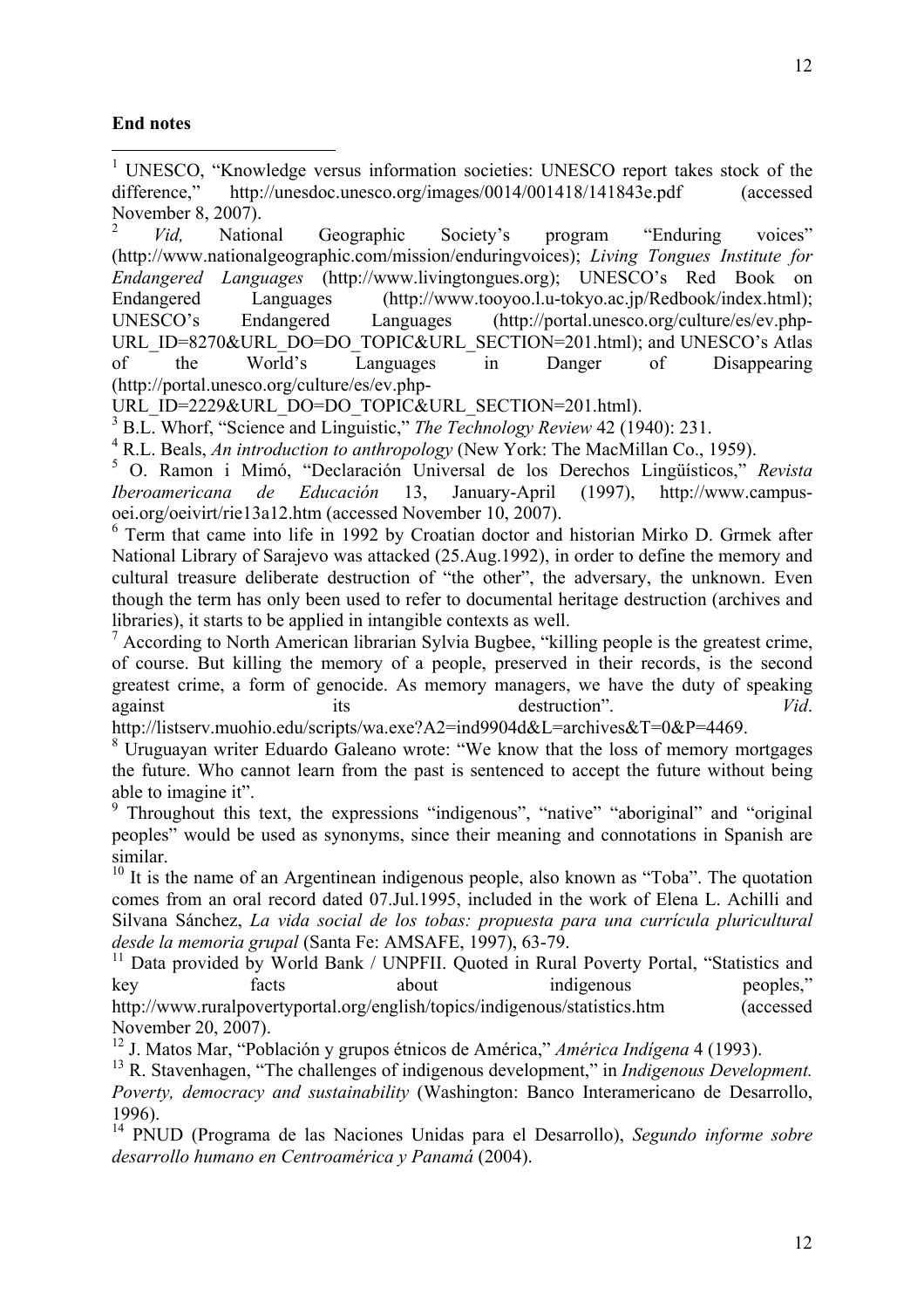15 F. Del Popolo y A.M. Oyarce, "Población indígena de América Latina. Perfil sociodemográfico en el marco de la Conferencia Internacional sobre la Población y el Desarrollo y de las Metas del Milenio," in *Pueblos indígenas y afrodescendientes de América Latina y el Caribe. Información sociodemográfica para políticas y programas* (Santiago de Chile: CEPAL, 2005), 40.

<sup>16</sup> IWGIA (International Work Group for Indigenous Affairs), "Indigenous peoples," http://www.iwgia.org/sw426.asp (accessed September 19, 2007).

<sup>17</sup> The independent news platform *Indymedia* provides, for Latin America, valuable contents (in Spanish) on the situation of First Nations in each country.

18 E. Barnach-Calbó, "La nueva educación indígena en Iberoamérica," *Revista Iberoamericana de Educación* 13, January-April (1997), http://www.campusoei.org/oeivirt/rie13a01.htm (accessed November 10, 2007).

 $19$  Even if three indigenous languages  $-$ Ouechua, Aymara and Guaraní- have been declared official, national languages in three countries in South America (Paraguay, Bolivia and Peru), European, dominant languages are still stronger and better considered than them.

20 E.A. Hoebel, *Antropología. El estudio del hombre* (Barcelona: Omega, 1973), 36.

21 J. Rada, "The metamorphosis of the word. Libraries with a future," *FID News Bulletin,* 12 (1996), 26-29.

 $^{22}$  Mary Richards and Ida Bear. Indigenous people of Winnipeg (Canada). Quoted in B. Richardson, *People of Terra Nullius. Betrayal and rebirth of Aboriginal Canada*. (Vancouver/Toronto: Douglas & McIntyre, 1993), 240.

<sup>23</sup> CIFMA (Centro de Investigación y Formación en Modalidad Aborigen), "Indigenous peoples and the transmission of collective memory" (paper presented at the *Segundo Seminario Quilmes 97*, Buenos Aires, 1997).

 $24$  In an interview, the ex president of Senegal declared: "White people: go to the lost villages of my land with your record players, your cameras, and collect what the shamans say, the jugglers, the elders, the last guardians of a long human history, only trusted to the voices. When they die, it will be as if for you, for your civilization, all libraries were burnt". *Vid. Gente* 84, October (1978), 21.

25 Some examples are the *Foundation for Endangered Languages* (http://www.ogmios.org/home.htm) and the *Endangered Language Fund*  (http://sapir.ling.yale.edu/~elf).

<sup>26</sup> Tony Supahan, from the Karuk people (United States). Quoted in L. Hilton, *Flutes of Fire. Essays on California Indian Languages* (Berkeley: Heyday Books, 1994).

<sup>27</sup> "Extinction  $\ldots$  It is the absence of an entire quality of the universe. The complete disappearance of any trait of living things, which in case it had survived would have changed everything, something, or nothing .... It is to remove a melody from a whole sequence. It is to eliminate a whole paragraph from a narration. It is a perfect crime". By Héctor R. Ferrari, in *Muerte de la posibilidad* (Death of possibility), 1985.

<sup>28</sup> R.A. Sánchez Hernández, E.M. Martínez Sánchez and A.B. Valle Rico, "Minorías sociales y bibliotecas públicas," in *Memoria del Segundo Congreso Nacional de Bibliotecas Públicas. Estrategias para el desarrollo* (Guadalajara: CONACULTA, 2002), 99-103.

 $29$  Two of the first books completely aimed at this issue in Latin America have been written by the author, and have been published as Open Access e-books. *Vid.* Edgardo Civallero, *Bibliotecas en comunidades indígenas. Guía de acción y reflexión* (Córdoba: Wayrachaki, 2007), http://eprints.rclis.org/archive/00011626 (accessed November 20, 2007) and Edgardo Civallero, *Bibliotecas indígenas: revisión bibliográfica y estado actual de la cuestión a nivel internacional* (Córdoba: Wayrachaki, 2007), http://eprints.rclis.org/archive/00011626 (accessed November 20, 2007).